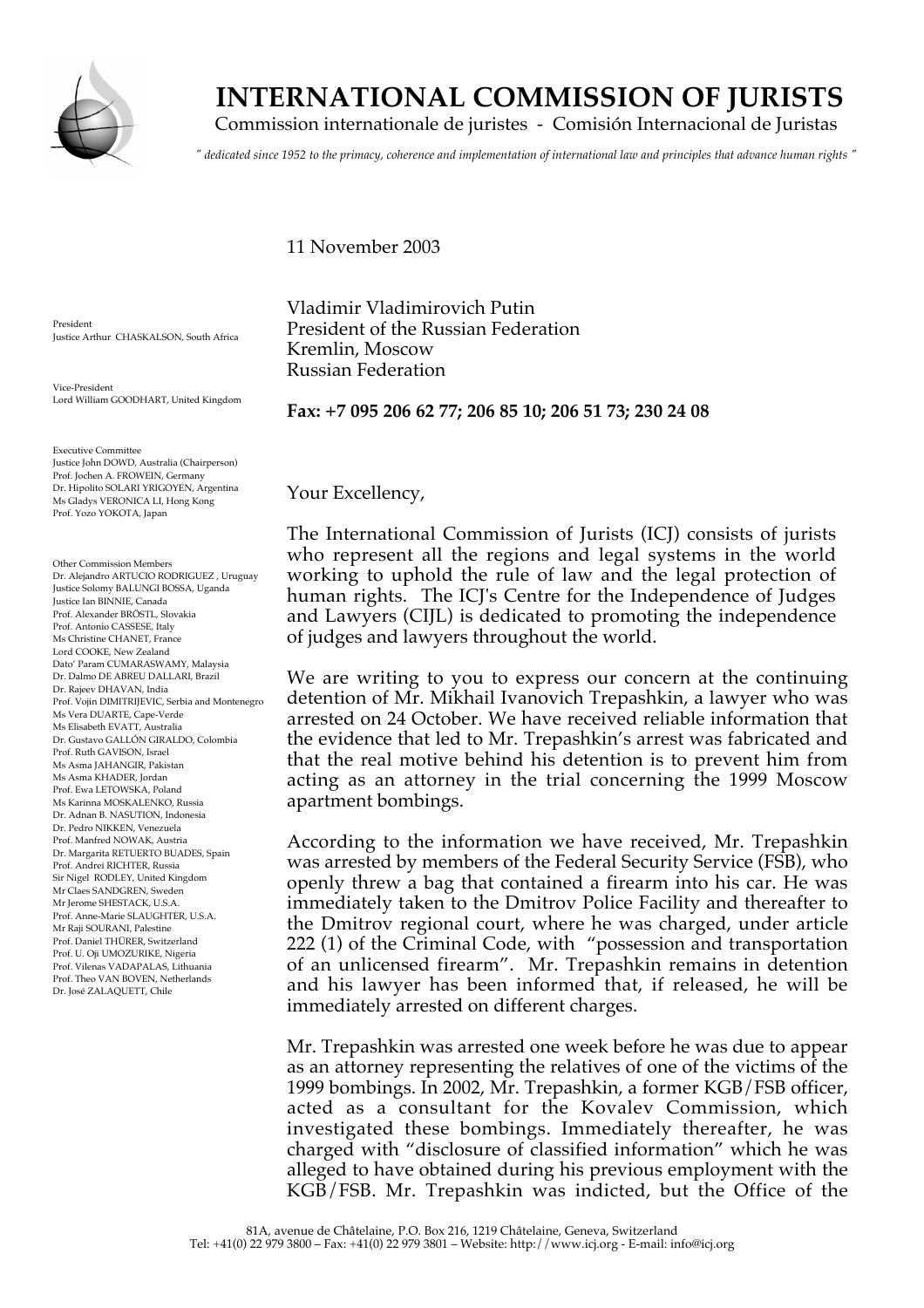Prosecutor did not advance his case until September 2003, when Mr. Trepashkin's findings were quoted in a book that suggested that Russian officials and not Chechen insurgents were behind the bombings. His case was then reactivated, but Mr. Trepashkin won an indefinite postponement from the Supreme Court on 15 October. A few years earlier, Mr. Trepashkin was assaulted by FSB agents for having exposed high-level corruption.

The ICJ/CIJL is concerned that Mr. Trepashkin's detention is unlawful. For an arrest and detention to be lawful, it must not only be carried out in accordance with the law, but must also be conducted in a manner that is not arbitrary. Enough and authentic evidence linking the person with the crimes he or she is accused of having committed are essential requisites for an arrest to be lawful and not arbitrary. In the case of Mr. Trepashkin, the evidence leading to his arrest and subsequent detention was planted by the same officers who arrested him. As they are based on fabricated evidence, the charges against Mr. Trepashkin are absolutely groundless. Therefore, his arrest and detention are in flagrant violation of article 9 (1) of the *International Covenant on Civil and Political Rights* (ICCPR), to which the Russian Federation is a party. Article 9 (1) of the ICCPR states that:

Article 9.1: *Everyone has the right to liberty and security of person. No one shall be subjected to arbitrary arrest or detention. No one shall be deprived of his liberty except on such grounds and in accordance with such procedure as are established by law.*

We believe that the real motive behind Mr. Trepashkin's arrest and detention is to prevent him from appearing in court to pursue the interests of his clients. In this regard, we would like to draw your attention to the *United Nations Basic Principles on the Role of Lawyers*, which were adopted by the U.N. General Assembly in 1990. The *Principles* establish that Governments have the duty to ensure that lawyers can fulfil their functions without fear of harassment or improper interference. The *Principles* state:

Principle 16*. Governments shall ensure that lawyers (a) are able to perform all of their professional functions without intimidation, hindrance, harassment or improper interference; and (c) shall not suffer, or be threatened with, prosecution or administrative, economic or other sanctions for any action taken in accordance with recognized professional duties, standards and ethics.*

As there are no valid grounds for Mr. Trepashkin's arrest and detention, we urge your Government to immediately release him. We further ask that your Government desist from harassing and intimidating Mr. Trepashkin and allow him to carry out his professional duties as a lawyer without any fear or hindrance.

Please receive, Your Excellency, the assurances of my highest consideration.

Ernst Lueber Acting Secretary-General

**Cc:** HE Mr. Leonid Skotnikov Permanent Mission of the Russian Federation to the UN Office in Geneva Avenue de la Paix 15 1211 Geneva 20